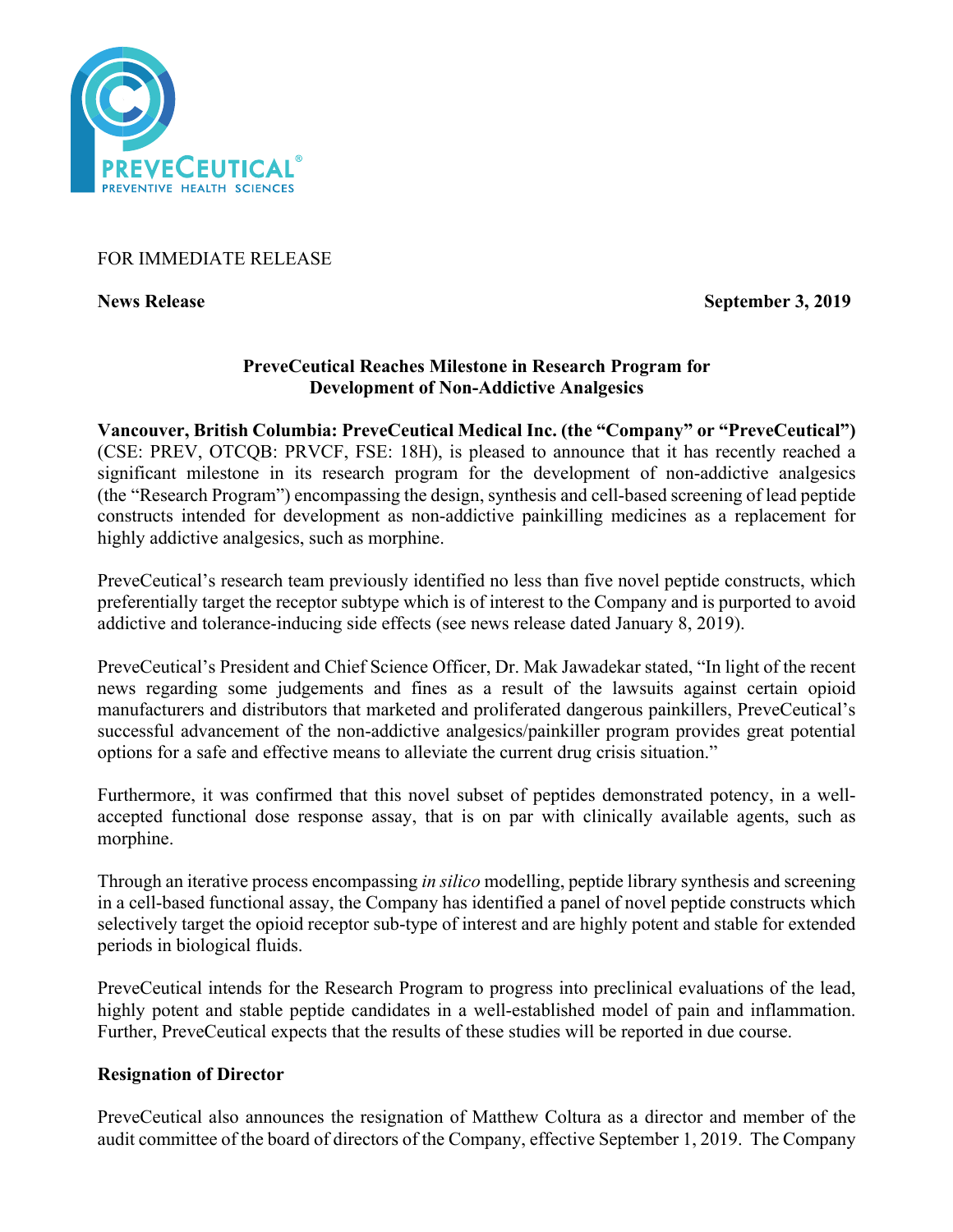wishes to thank Mr. Coltura for his contributions to the Company and wishes him all the best in his future endeavours.

### **About PreveCeutical**

PreveCeutical is a health sciences company that develops innovative options for preventive and curative therapies utilizing organic and nature identical products.

PreveCeutical aims to be a leader in preventive health sciences and currently has five research and development programs, including: dual gene therapy for curative and prevention therapies for type 2 diabetes and obesity; a soluble gel drug delivery program; Nature Identical™ peptides for treatment of various ailments; non-addictive analgesic peptides as a replacement to the highly addictive analgesics such as morphine, fentanyl and oxycodone; and a therapeutic product for treating athletes who suffer from concussions (mild traumatic brain injury).

For more information about PreveCeutical, please visit www.PreveCeutical.com, follow us on Twitter: http://twitter.com/PreveCeuticals and Facebook: www.facebook.com/PreveCeutical.

# *On Behalf of the Board of Directors*

*"Stephen Van Deventer"* Chairman and CEO

## *For further information, please contact:*

Deanna Kress Director of Corporate Communications & Investor Relations +1-778-999-6063 deanna@PreveCeutical.com

#### *Forward-Looking Statements:*

This news release contains forward-looking statements and forward-looking information (collectively, "forward-looking statements") within the meaning of applicable Canadian and U.S. securities legislation, including the United States *Private Securities Litigation Reform Act of 1995*. All statements in this news release that are not purely historical are forwardlooking statements and include statements regarding beliefs, plans, expectations and orientations regarding the future including, without limitation, matters related to the Company's current and planned research and development programs, including the Research Program, the Company's anticipated business plans and its prospect of success in executing its proposed plans. Often, but not always, forward-looking statements can be identified by words such as "will", "plans", "expects", "may", "intends", "anticipates", "believes", "proposes" or variations of such words including negative variations thereof and phrases that refer to certain actions, events or results that may, could, would, might or will occur or be taken or achieved. Forward looking statements are based on certain assumptions regarding the Company, including expected growth, results of operations, including the Company's research and development activities, performance, industry trends, growth opportunities, and that the Company will be able to obtain the financing required to carry out its planned future activities, retain and attract qualified research personnel and obtain and/or maintain the necessary intellectual property rights it needs to carry out its future business activities. Actual results could differ from those projected in any forwardlooking statements due to numerous factors including, risks and uncertainties relating to the Research Program, complexities and delays in connection with research and development activities and the actual results of research and development activities, and the inability of the Company, to, among other things, obtain any required governmental, regulatory or stock exchange approvals, permits, consents or authorizations required, including Canadian Securities Exchange acceptance of any planned future activities, commercialise therapeutic and diagnostic technologies, execute its proposed business plans, pursue business partnerships, complete its research and product development programs as planned, including the Research Program, and obtain the financing required to carry out its planned future activities. Other